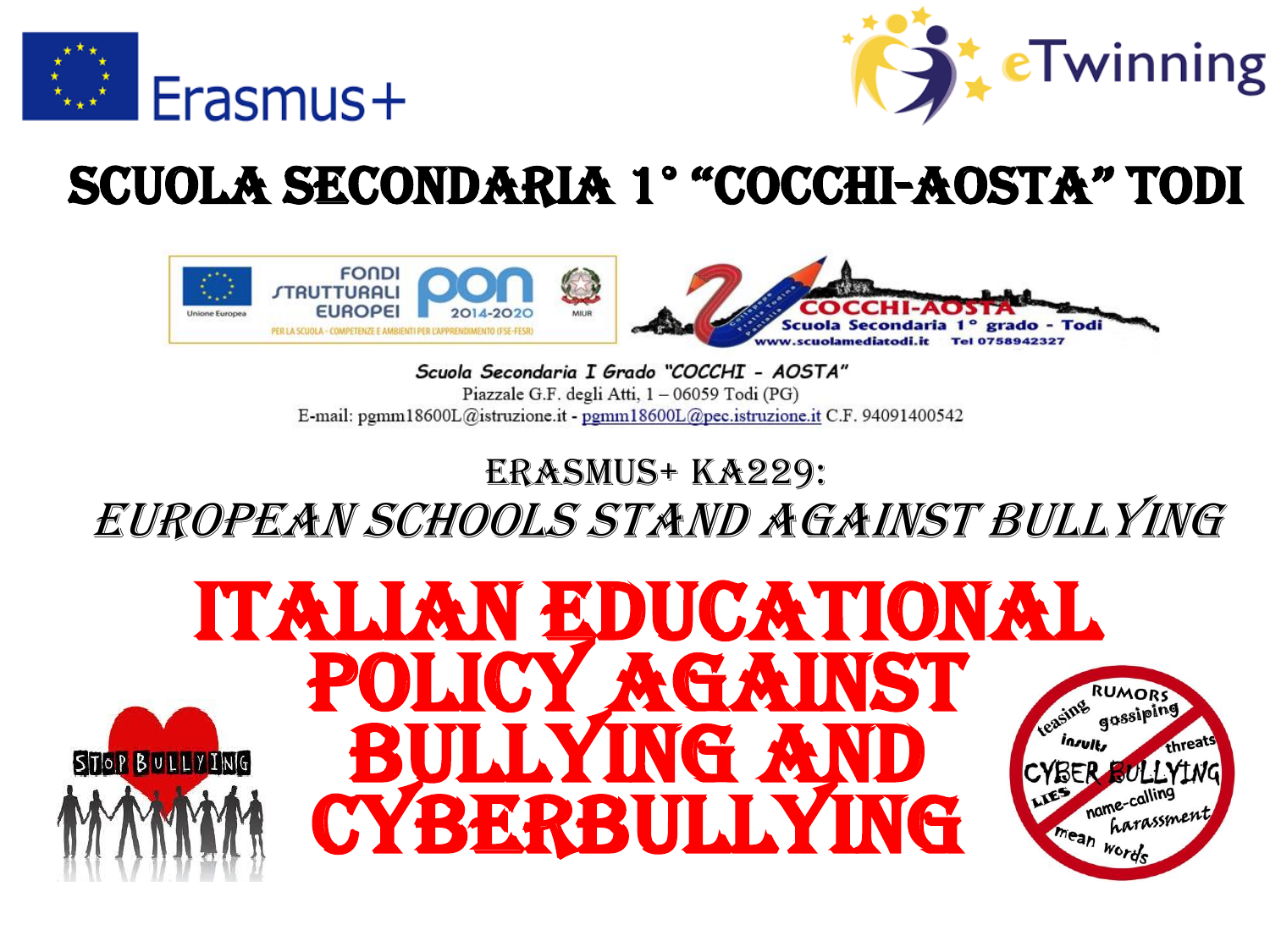#### • **PREFACE:**

- the Italian legislation lacks the reference to bullying.
- Episodes related to bullying are punished according to the Penal and Civil code and the Italian Constitution
- Cyberbullying has been deeply faced in Italy with the new Law n. 71, 29 may 2017
- The main points of major interest for the SCHOOL WORLD and FAMILY ENVIRONMENT may be as follows:
	- 1. What is meant by "cyberbullying"?
	- 2. How to change the school?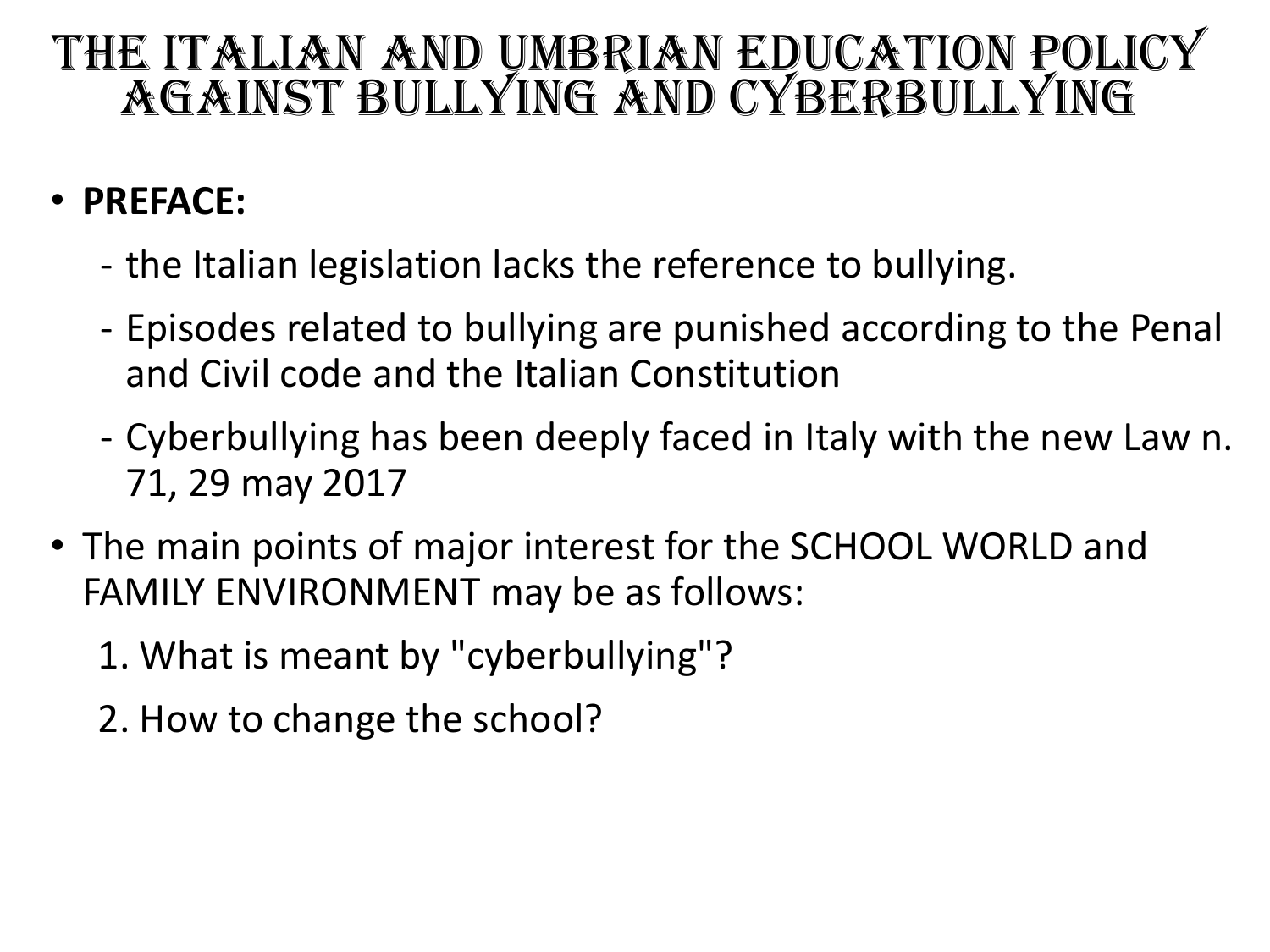#### *1. What is meant by "cyberbullying"?*

.

The standard provides for the first time a legal definition of cyberbullying as any form of pressure, aggression, harassment, blackmail, insult, defamation, libel, identity theft, alteration, misappropriation, manipulation, unlawful processing of personal data in detriment of minors, made via internet, as well as the dissemination of contents online having as object also one or more components of the family of the child whose purpose intentional and predominant is to isolate a smaller or a group of children by putting in place a serious abuse, a malicious attack, or to make fun of them (Art.1) and indicates preventive and educational measures against minors (whatever the role in the episode) to be implemented in the framework of school and not only.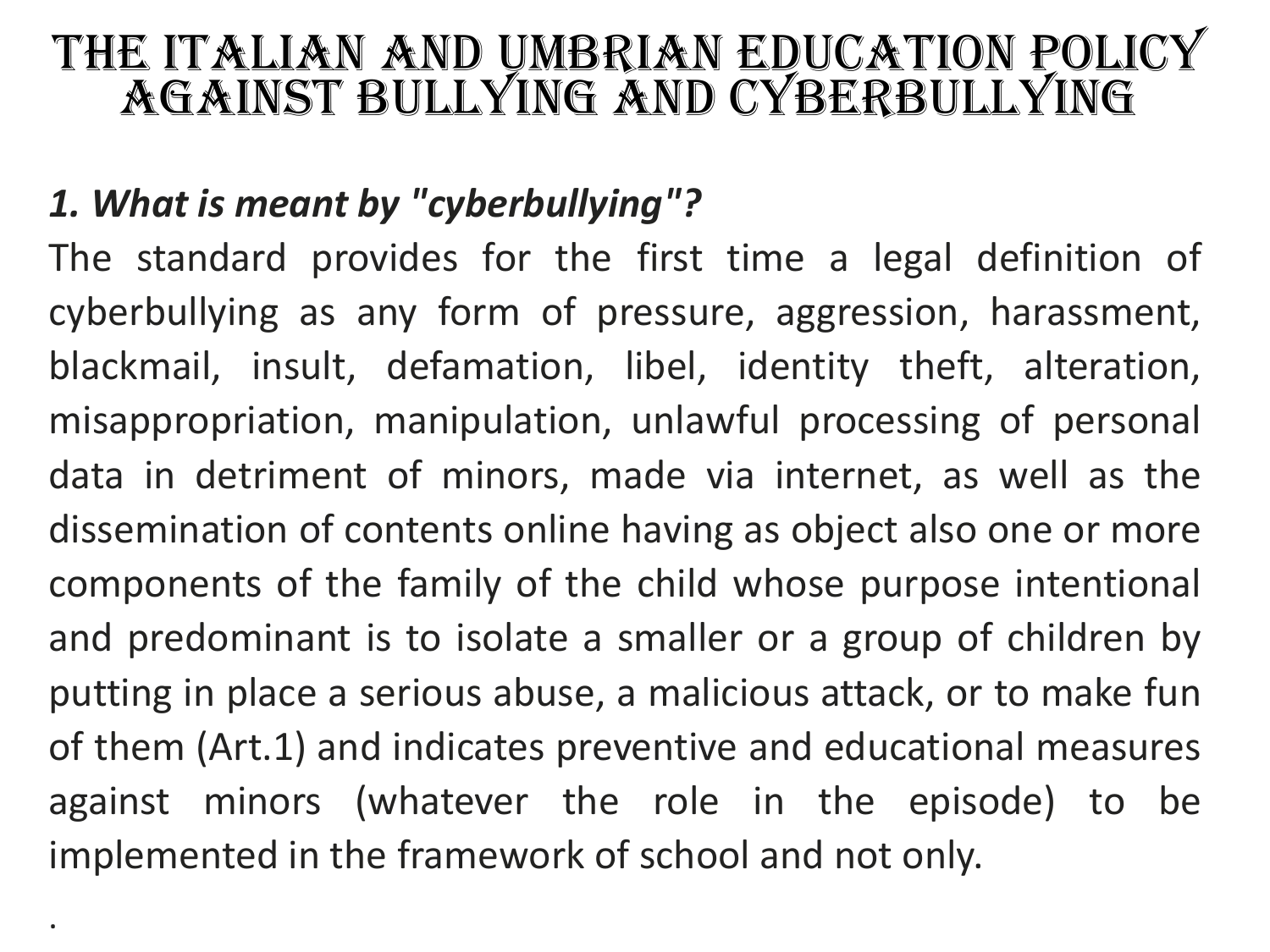#### *2. How to change the school?*

The law defines the role of the different actors in the world of Italian school (MIUR, USR, schools, teaching staff) in the support of preventive, educational and re-education activities. All of these actions of attention, protection and education are addressed to all the children involved in episodes of cyberbullying, whether they are in the position of victims or of the leaders of offenses, and without distinction of age in the framework of school institutions. In particular:

*A. Each school should identify among teachers a contact with the task of coordinating the initiatives of prevention and contrast of cyberbullying, also with the cooperation of the police forces and of associations and centers of aggregation among young people present on the territory. The role of the teacher is therefore central.*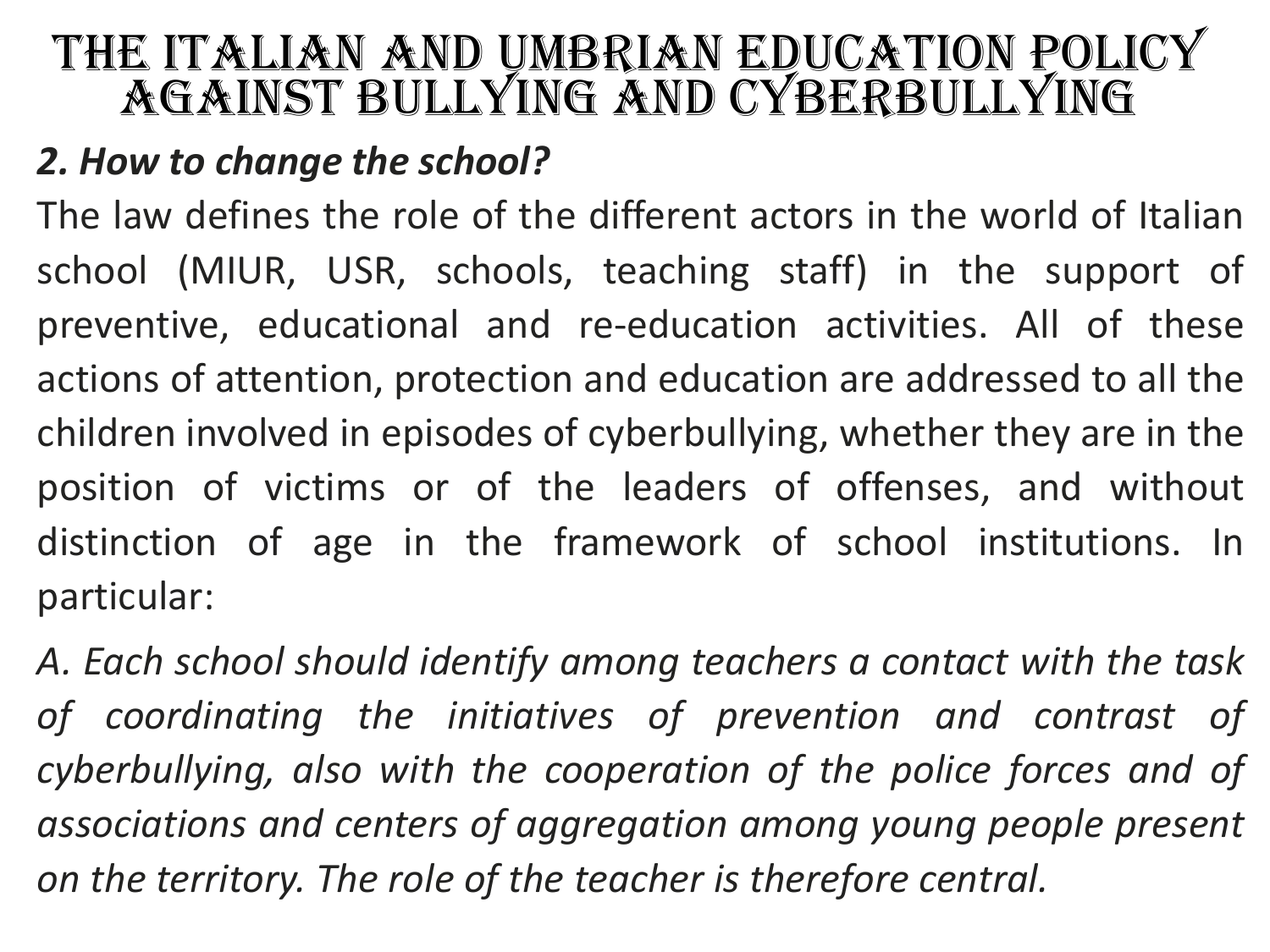*B. Will be promoted the active role of the students and former students in activities of peer education, prevention and contrast of cyberbullying in schools.*

*C. In the context of educational alliance, the school headteacher who becomes aware of acts of cyberbullying shall promptly inform the parents of the children involved. The regulations and the educational responsibility act (intended to all school families) will need to be supplemented with references to the conduct of cyberbullying.*

*D. The scholastic institutions must promote, in the context of their own autonomy, education to the conscious use of the internet network and the rights and obligations connected thereto. Regional school offices are called to promote projects in schools as well as integrated actions on the territory of contrast of cyberbullying and education to legality.*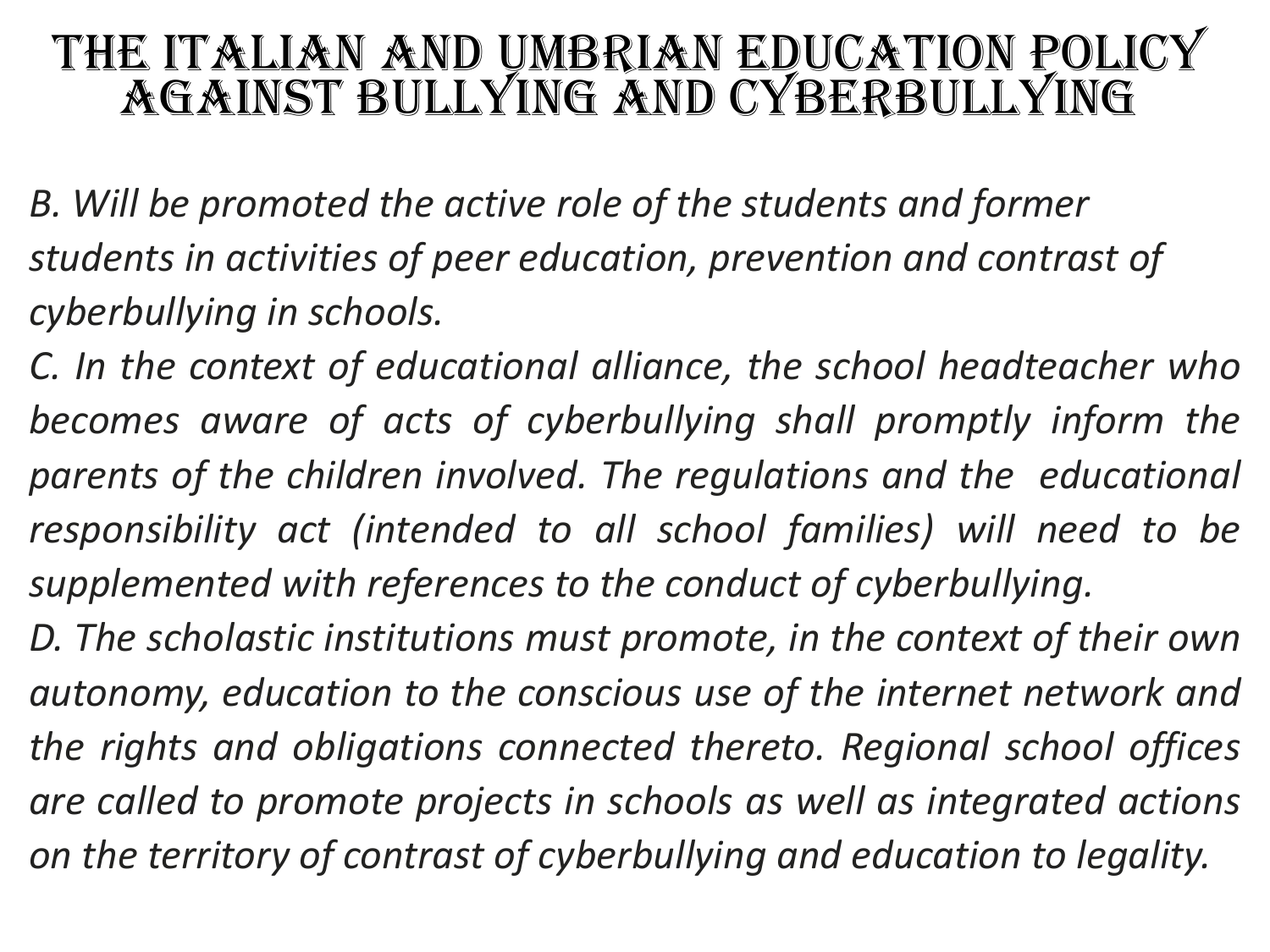The last document edited on Bullying has been: ANNOUNCEMENT 1055/2016 NATIONAL PLAN FOR THE PREVENTION OF BULLYING AND CYBERBULLYING BY MUIR IN WHICH THE SCHOOLS WERE ASKED TO SUBMIT PROJECTS ON THE OBJECTS FINANCED BY THE MINISTRY OF EDUCATION AND UNIVERSITY RESEARCH.

The 7th of February has been appointed THE NATIONAL DAY DEVOTED AGAINST BULLYING AND CYBERBULLYING.